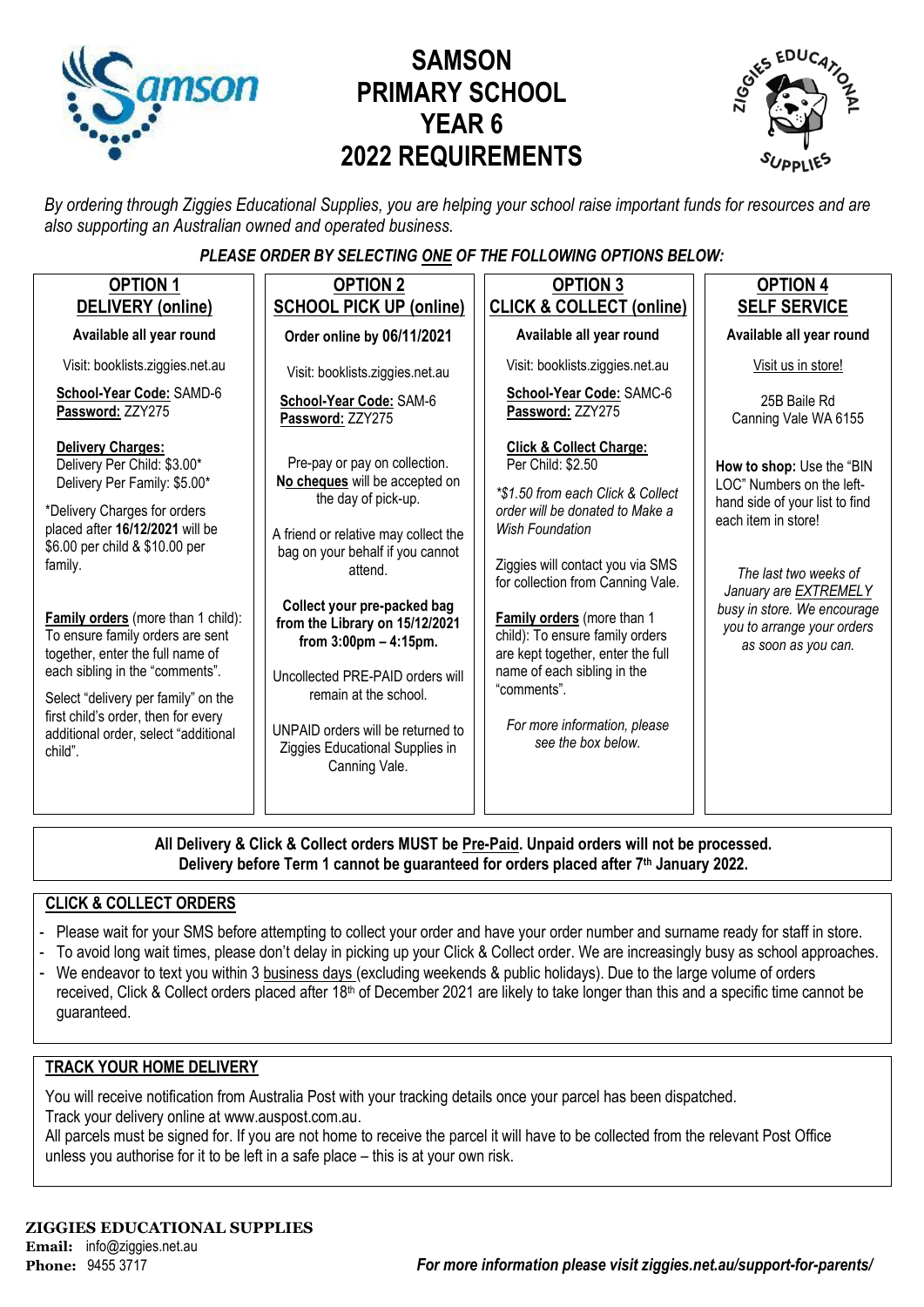

## **MISSING ITEMS**

Please ensure that you open your parcel and check your order as soon as you receive it. If you have any items missing from your pack that are not listed as being on back order, PLEASE NOTIFY US WITHIN 14 DAYS OF RECEIVING your order by emailing info@ziggies.net.au.

*Any claims made after this date will not be accepted.*

# **REFUNDS**

- Refunds will be granted for textbooks/workbooks on your Requirements List that are in **PERFECT** condition up to the **14th February 2022** or **14 days from date of purchase** (whichever is the latter). PERFECT condition = still wrapped in packaging, no name written on, no bent corners, no book covering.
- **NO REFUNDS WILL BE GIVEN FOR DIGITAL PRODUCTS.**
- Ziggies will gladly refund or exchange any items deemed faulty from the manufacturer.
- **NO REFUNDS WILL BE ISSUED FOR ITEMS MARKED WITH A #, THESE ITEMS ARE FIRM SALE.**

**Please note: A refund or exchange cannot be given if the receipt is not presented.**

| <b>Store Trading Hours:</b>                                                                                                                                                                                                                                                     |                      | <b>Store locations:</b>                                                                                                                                                                                                                                                   |  |  |  |  |
|---------------------------------------------------------------------------------------------------------------------------------------------------------------------------------------------------------------------------------------------------------------------------------|----------------------|---------------------------------------------------------------------------------------------------------------------------------------------------------------------------------------------------------------------------------------------------------------------------|--|--|--|--|
| Mon – Fri                                                                                                                                                                                                                                                                       | $9:00am - 5:00pm$    | 25B Baile Rd<br>$\bullet$<br>Canning Vale WA 6155                                                                                                                                                                                                                         |  |  |  |  |
| Saturday                                                                                                                                                                                                                                                                        | $9:00$ am $-1:00$ pm |                                                                                                                                                                                                                                                                           |  |  |  |  |
| <b>Extended hours:</b><br>Sat 8 <sup>th</sup> Jan<br>$9:00$ am $-3:00$ pm<br>Sat 15 <sup>th</sup> Jan<br>$9:00am - 3:00pm$<br>Sat 22 <sup>nd</sup> Jan<br>$9:00am - 5:00pm$<br>Thurs 27 <sup>th</sup> Jan<br>$8:00am - 6:00pm$<br>Fri 28 <sup>th</sup> Jan<br>$8:00am - 6:00pm$ |                      | <b>Parking:</b> Please be aware that there is limited parking in the<br>last two weeks of January. Please be respectful of<br>neighbouring businesses.<br>To avoid parking issues, we strongly encourage you to visit<br>our store earlier or select the delivery option. |  |  |  |  |
| Sat 29 <sup>th</sup> Jan<br>$9:00am - 5:00pm$<br>Sun 30 <sup>th</sup> Jan<br>$11:00am - 4:00pm$<br>$8:00am - 6:00pm$<br>Mon 31 <sup>st</sup> Jan<br>$9:00am - 3:00pm$<br>Sat 5 <sup>th</sup> Feb                                                                                |                      |                                                                                                                                                                                                                                                                           |  |  |  |  |
| * Christmas Eve (24th Dec) 9:00am-3:00pm<br>* Closed all public holidays (i.e. Christmas Day,<br>Boxing Day, New Year's Day, Australia Day etc.)                                                                                                                                |                      |                                                                                                                                                                                                                                                                           |  |  |  |  |

#### **Covid-19**

Due to the current situation with Covid-19, we will be monitoring and restricting (if necessary) the number of customers in store for the safety of our customers and staff. If you are visiting our stores in the last 2 weeks of January, please be aware that you may need to wait in line to enter our stores for self-service, so please limit the number of family members you bring with you. We highly recommend that you visit before this time. All customers will be required to sign in using the Safe WA App or the manual register.

### **Plastic Bags**

We encourage you to bring re-usable bags into store if doing self-service. Re-usable plastic and fabric bags will be available to purchase if required.

#### **Parents to Supply**

2x Boxes of Tissues (200s) 1x Homework Satchel (available from P&C Uniform Shop) 1x Library Bag 1x Art Shirt

**ZIGGIES EDUCATIONAL SUPPLIES Email:** info@ziggies.net.au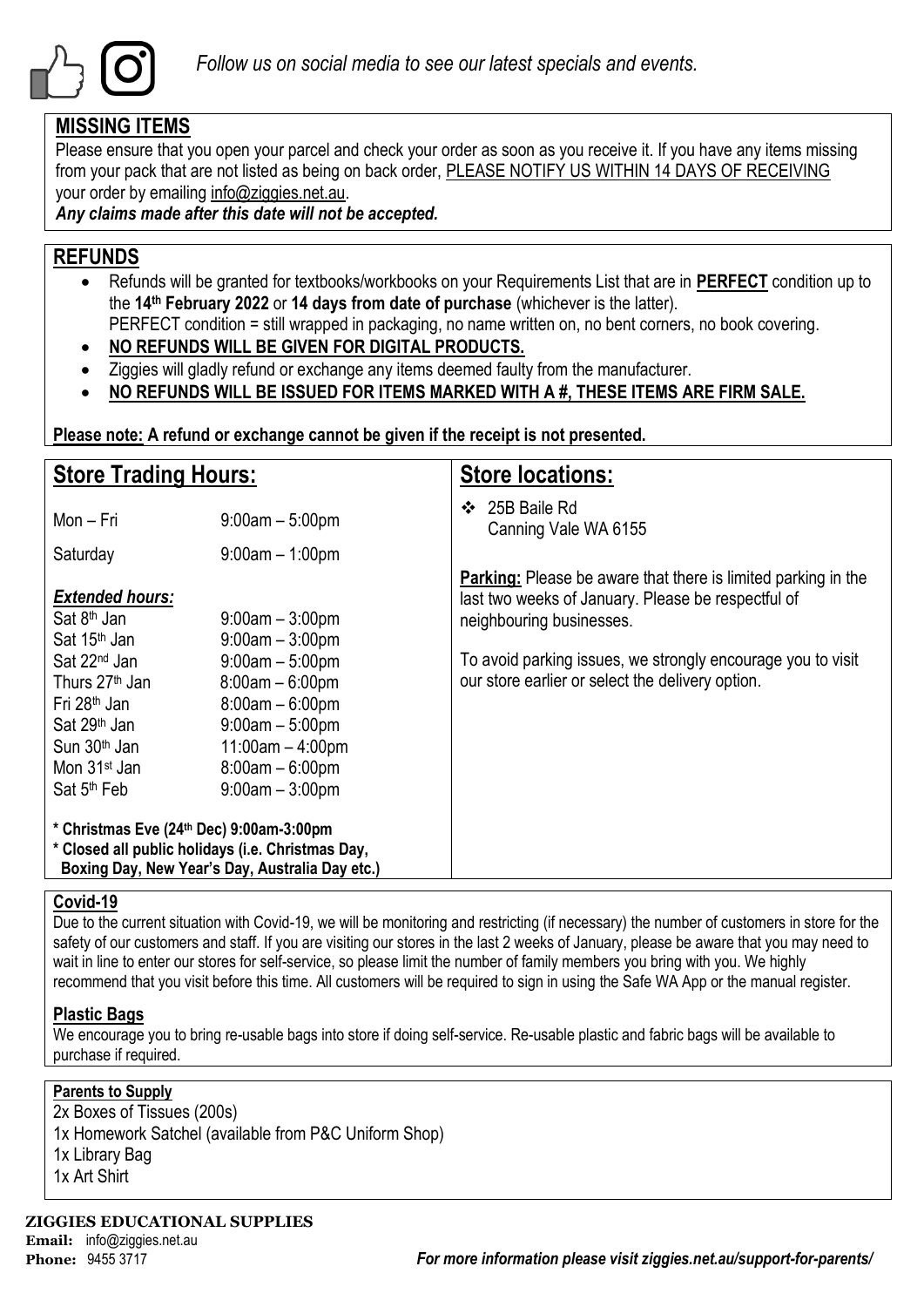## **SAMSON PRIMARY SCHOOL YEAR 6 2022 BIN LOC ITEM QTY PRICE EA TOTAL** 0004\* Art Folio A2 Kraft 125gsm (supplied in bulk to school) 1 \$1.95 \$1.95 0087 Calculator Desktop Jastek Compact Blue 1  $\sim$  1 \$10.95 \$10.95 \$10.95 0098 Clipfolder A4 PE Black 1 \$4.15 \$4.15 \$4.15 \$4.15 \$4.15 \$4.15 \$4.15 \$4.15 \$4.15 \$4.15 \$4.15 \$4.15 \$4.15 \$4 0102 Compass Maped Study Incl Case and Pencil **1 63.40** \$3.40 \$3.40 0122 # Diary Student Dated 2022  $\sqrt{2}$ 0130 Display Book A4 20 Inserts Black 4 \$1.95 \$7.80 0169 Document Wallet A4 With Button Blue 3 \$1.35 \$4.05 \$4.05 \$4.05 \$4.05 \$4.05 \$4.05 \$4.05 \$4.05 \$4.05 \$54.05 \$54.05 \$54.05 \$54.05 \$54.05 \$54.05 \$54.05 \$54.05 \$554.05 \$554.05 \$554.05 \$554.05 \$554.05 \$554.05 \$555 \$555 \$555 0194\* # Earbuds Verbatim Urban Sound 1 \$8.70 \$8.70 \$8.70 \$8.70 \$8.70 \$8.70 \$8.70 \$8.70 \$8.70 \$8.70 \$8.70 \$8.70 0196 Eraser Large Vinyl 2 2 \$0.55 \$1.10 0235 Exercise Book Olympic A4 96 Page 8mm 4 \$1.50 \$6.00<br>0250 # Glue Stick Artline 40a Purple 4 \$1.50 \$10.60 **PERSONAL ITEMS FOR STUDENT USE** *PLEASE TICK THE ITEMS YOU WISH TO PURCHASE* **Student Name:** \_\_\_\_\_\_\_\_\_\_\_\_\_\_\_\_\_\_\_\_\_\_\_\_\_\_\_ **Parent Name: \_\_\_\_\_\_\_\_\_\_\_\_\_\_\_\_\_\_\_\_\_\_\_\_\_\_\_\_\_\_\_\_\_\_\_\_\_\_\_ Parent Contact #:**  $\qquad \qquad$  **Email Contact:**  $\qquad \qquad$

# Glue Stick Artline 40g Purple 4  $\frac{1}{2}$  52.65 \$10.60

|       | <b>SUBTOTAL</b>                                                                 |                |         | \$188.45 |
|-------|---------------------------------------------------------------------------------|----------------|---------|----------|
| C     | Samson PS Book Fee (Spelling Mastery, iMaths & Mental Maths)                    | 1              | \$42.15 | \$42.15  |
| 1617* | # USB Thumbdrive Verbatim Slider 32GB (available behind the counter at Ziggies) |                | \$9.95  | \$9.95   |
| 1216* | Photocopy Paper Reflex A4 80gsm White (supplied in bulk to school)              | $\mathbf 1$    | \$6.95  | \$6.95   |
| 1184* | Pencil Case Mesh 340x135mm                                                      |                | \$3.00  | \$3.00   |
| 1068* | # Glue Kids UHU PVA 125ml                                                       | 1              | \$4.50  | \$4.50   |
| 0534  | Sheet Protectors A4 Pack 100                                                    |                | \$4.95  | \$4.95   |
| 0525  | Scrap Book Megasaurus 335x240mm 64 Page                                         | $\overline{2}$ | \$2.10  | \$4.20   |
| 0517  | Scissors Celco 165mm Left Handed Green Handle                                   | 0              | \$2.25  | \$0.00   |
|       | If your child is left handed, please select the scissors below                  |                |         |          |
| 0511  | Scissors Maped School 210mm                                                     |                | \$2.80  | \$2.80   |
| 0506  | Ruler Wooden 30cm (No inches)                                                   | $\overline{2}$ | \$0.80  | \$1.60   |
| 0499  | Protractor Celco 10cm 180 Degrees                                               | $\overline{2}$ | \$0.60  | \$1.20   |
| 0468  | Pencil Sharpener Double Metal Maped Tonic                                       | $\overline{2}$ | \$5.60  | \$11.20  |
| 0441  | Pencil Standard HB Columbia Copperplate                                         | 6              | \$0.50  | \$3.00   |
| 0420  | Pencil Coloured Columbia 12                                                     | $\overline{2}$ | \$2.95  | \$5.90   |
| 0418  | Pencil Case Zip Top Micador 235x130mm                                           |                | \$2.30  | \$2.30   |
| 0407  | # Pen Medium Point Artline 8210 Red                                             | 5              | \$0.45  | \$2.25   |
| 0406  | # Pen Medium Point Artline 8210 Blue                                            | 5              | \$0.45  | \$2.25   |
| 0402  | # Pen Fineliner Artline Supreme 0.4mm Black                                     | 2              | \$2.60  | \$5.20   |
| 0319  | # Marker Connector Pens Faber 12                                                |                | \$6.40  | \$6.40   |
| 0295  | # Marker Artline 70 Black                                                       | 1              | \$3.50  | \$3.50   |
| 0289  | # Highlighter Maped Yellow                                                      |                | \$1.45  | \$1.45   |
| 0287  | # Highlighter Maped Orange                                                      | 1              | \$1.45  | \$1.45   |
| 0286  | # Highlighter Maped Green                                                       | 1              | \$1.45  | \$1.45   |

### **PLEASE TICK IF ALL OF THE ITEMS ABOVE TO BE PURCHASED**

#### **VOLUNTARY CONTRIBUTIONS**

| C | Samson Primary Contribution Per Child             |  | \$60.00 | \$60.00 |
|---|---------------------------------------------------|--|---------|---------|
| ⌒ | Samson Primary P&C<br>: Contribution (Per Family) |  | \$50.00 | \$50.00 |

#### **PARENTS TO SUPPLY GRAND TOTAL: \$**

2x Boxes of Tissues (200s)

1x Homework Satchel (available from P&C Uniform Shop)

1x Library Bag

1x Art Shirt

**PLEASE LABEL ALL ITEMS WITH YOUR CHILD'S NAME AND SEND THE WHOLE ORDER TO SCHOOL**

*PLEASE TURN OVER FOR PAYMENT DETAILS*